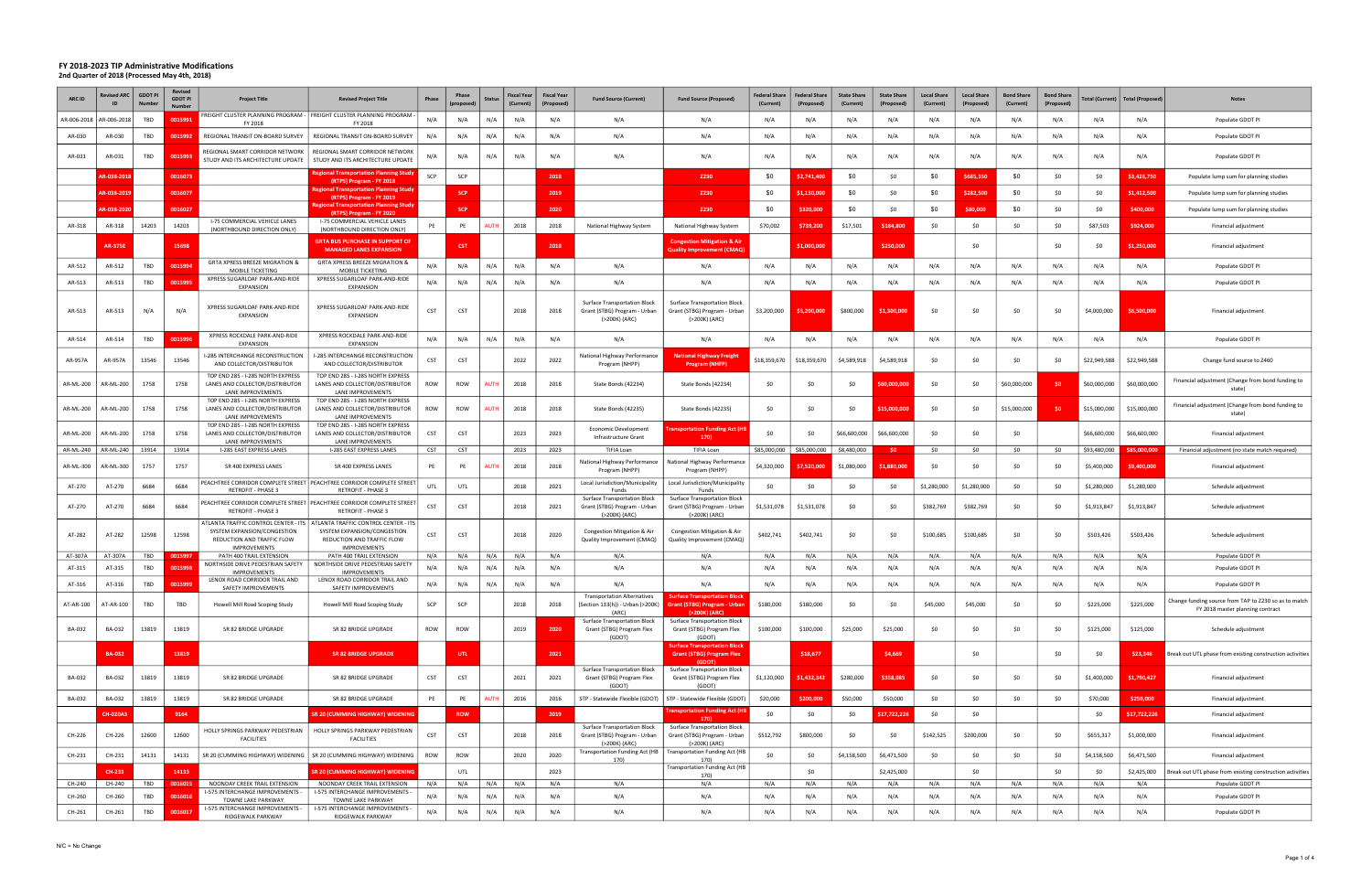| ARC ID    | ID             | <b>GDOT F</b><br>Num | <b>Revised</b><br><b>GDOT PI</b> | <b>Project Title</b>                                                                 | <b>Revised Project Title</b>                                                                           | Phase      | Phase      | Statu: | Fiscal Year<br>(Current) | <b>Fiscal Yea</b><br>(Propos | <b>Fund Source (Current)</b>                                                                  | <b>Fund Source (Proposed)</b>                                                                 | Federal Share<br>(Current) | <b>Federal Shan</b><br>(Proposed | <b>State Share</b><br>(Current) | <b>State Share</b><br>(Proposed | <b>Local Share</b><br>(Current) | <b>Local Share</b><br>(Proposed) | <b>Bond Share</b><br><b>(Current</b> | <b>Bond Share</b><br>(Prop | 'otal (Current) | <b>Total (Proposed)</b> | <b>Notes</b>                                              |
|-----------|----------------|----------------------|----------------------------------|--------------------------------------------------------------------------------------|--------------------------------------------------------------------------------------------------------|------------|------------|--------|--------------------------|------------------------------|-----------------------------------------------------------------------------------------------|-----------------------------------------------------------------------------------------------|----------------------------|----------------------------------|---------------------------------|---------------------------------|---------------------------------|----------------------------------|--------------------------------------|----------------------------|-----------------|-------------------------|-----------------------------------------------------------|
| CL-200    | CL-200         | TBD                  | 0016023                          | FOREST PARKWAY PAVEMENT<br>REHABILITATION                                            | FOREST PARKWAY PAVEMENT<br>REHABILITATION                                                              | N/A        | N/A        | N/A    | N/A                      | N/A                          | N/A                                                                                           | N/A                                                                                           | N/A                        | N/A                              | N/A                             | N/A                             | N/A                             |                                  | N/A                                  | N/A                        | N/A             | N/A                     | Populate GDOT PI                                          |
| CL-AR-100 | CL-AR-100      | TBD                  | 0016027                          | I-285 AT CONLEY ROAD INTERCHANGE<br><b>FEASIBILITY STUDY</b>                         | I-285 AT CONLEY ROAD INTERCHANGE<br><b>FEASIBILITY STUDY</b>                                           | N/A        | N/A        | N/A    | N/A                      | N/A                          | N/A                                                                                           | N/A                                                                                           | N/A                        | N/A                              | N/A                             | N/A                             | $N/\rho$                        |                                  | N/A                                  | N/A                        | N/A             | N/A                     | Populate GDOT PI                                          |
| CL-AR-181 | CL-AR-181      | 713210               | 713210-                          | <b>I-75 NORTHBOUND</b><br>COLLECTOR/DISTRIBUTOR LANES                                | I-75 NORTHBOUND<br>COLLECTOR/DISTRIBUTOR LANES                                                         | UTL        | UTL        |        | 2018                     | 2019                         | National Highway Performance<br>Program (NHPP                                                 | National Highway Performance<br>Program (NHPP)                                                | \$267,195                  | \$267,195                        | \$66,799                        | \$66,799                        | - \$0                           |                                  | \$0                                  | -SO                        | \$333,994       | \$333,994               | Schedule adjustment                                       |
| CL-AR-181 | CL-AR-181      | 713210-              | 713210                           | <b>I-75 NORTHBOUND</b><br>COLLECTOR/DISTRIBUTOR LANES                                | <b>I-75 NORTHBOUND</b><br>COLLECTOR/DISTRIBUTOR LANES                                                  | <b>CST</b> | <b>CST</b> |        | 2018                     | 2019                         | National Highway Performance<br>Program (NHPP)                                                | National Highway Performance<br>Program (NHPP                                                 | \$33,437,14                | 4.105.88                         | \$8,359,286                     | 526.47                          | - SO                            |                                  | \$0                                  |                            | \$41,796,430    | \$42,632,359            | Schedule and financial adjustment                         |
| CL-AR-181 | CL-AR-181      | 713210               | 713210-                          | <b>I-75 NORTHBOUND</b><br>COLLECTOR/DISTRIBUTOR LANES                                | <b>I-75 NORTHBOUND</b><br>COLLECTOR/DISTRIBUTOR LANES                                                  | <b>CST</b> | <b>CST</b> |        | 2018                     | 2019                         | <b>Repurposed Earmark</b>                                                                     | Repurposed Earmark                                                                            | \$5,836,737                | \$5,836,737                      | \$1,459,184                     | \$1,459,184                     | - \$0                           |                                  | \$0                                  | - SC                       | \$7,295,921     | \$7,295,921             | Schedule adjustment                                       |
| CO-380    | CO-380         | 13967                | 13967                            | WINDY HILL ROAD - TERRELL MILL ROAD<br>CONNECTOR                                     | WINDY HILL ROAD - TERRELL MILL ROAD<br>CONNECTOR                                                       | CST        | <b>CST</b> |        | 2020                     | 2020                         | <b>Fransportation Funding Act (HB</b><br>170                                                  | <b>Transportation Funding Act (HE</b>                                                         | \$0                        | \$0                              | \$11,872,893                    | 11.995.13                       | -SO                             | \$3.467.00                       | $\Omega$                             |                            | \$11,872,893    | \$15,462,131            | Financial adjustment                                      |
| CO-447    | CO-447         | 12808                | 12808                            | BOB CALLAN TRUNK TRAIL PHASE II -<br><b>SECTION B</b>                                | <b>BOB CALLAN TRUNK TRAIL PHASE II</b><br><b>SECTION B</b>                                             | PE         | PE         |        | 2018                     | 2019                         | <b>Transportation Alternatives</b><br>Section 133(h)) - Urban (>200K)                         | <b>Transportation Alternatives</b><br>(Section 133(h)) - Urban (>200K                         | \$352,000                  | \$352,000                        | \$0                             | - SO                            | \$88,000                        | \$88,000                         | \$0                                  | - \$0                      | \$440,000       | \$440,000               | Schedule adjustment                                       |
| CO-447    | CO-447         | 12808                | 12808                            | BOB CALLAN TRUNK TRAIL PHASE II -                                                    | BOB CALLAN TRUNK TRAIL PHASE II                                                                        | ROW        | <b>ROW</b> |        | 2019                     | 2020                         | (ARC<br>Local Jurisdiction/Municipality                                                       | <b>IARC</b><br>Local Jurisdiction/Municipality                                                | \$0                        | \$0                              | \$0                             | - SO                            | \$1,973,000                     | \$1,973,000                      | \$0                                  | SC                         | \$1,973,000     | \$1,973,000             | Schedule adjustment                                       |
| CO-450B   | CO-450B        | 13239                | 13239                            | <b>SECTION B</b><br>SOUTH BARRETT PARKWAY RELIEVER:<br>PHASE 3                       | <b>SECTION B</b><br>SOUTH BARRETT PARKWAY RELIEVER:<br>PHASE 3                                         | ROW        | <b>ROW</b> |        | 2019                     | 2019                         | <b>Funds</b><br>Surface Transportation Block<br>Grant (STBG) Program - Urban<br>(>200K) (ARC) | Funds<br><b>Surface Transportation Block</b><br>Grant (STBG) Program - Urban<br>(>200K) (ARC) | \$3,244,000                | \$3,244,000                      | - SO                            | -SO                             | \$811,000                       | \$2.903.00                       | \$0                                  | S0                         | \$4,055,000     | \$6,147,000             | Financial adjustment                                      |
| CO-450B   | CO-450B        | 13239                | 13239                            | SOUTH BARRETT PARKWAY RELIEVER:<br>PHASE 3                                           | SOUTH BARRETT PARKWAY RELIEVER:<br>PHASE 3                                                             | UTL        | UTL        |        | 2021                     | 2021                         | Local Jurisdiction/Municipality<br>Funds                                                      | Local Jurisdiction/Municipalit<br><b>Funds</b>                                                | \$0                        | \$0                              | \$0                             | <b>SO</b>                       | \$55,000                        | \$95,000                         | \$0                                  | \$0                        | \$55,000        | \$95,000                | Financial adjustment                                      |
| CO-462    | CO-462         | 15042                | 15042                            | ROTTENWOOD CREEK TRAIL - PHASE 1                                                     | ROTTENWOOD CREEK TRAIL - PHASE 1                                                                       | CST        | <b>CST</b> |        | 2020                     | 2021                         | Local Jurisdiction/Municipality                                                               | Local Jurisdiction/Municipalit                                                                | \$0                        | \$0                              | \$0                             | -SO                             | \$3,500,000                     | \$3,500,000                      | \$0                                  | \$0                        | \$3,500,000     | \$3,500,000             | Schedule adjustment                                       |
| CO-468    | CO-468         | 15279                | 15279                            | KENNESAW MOUNTAIN TRAIL<br>PEDESTRIAN IMPROVEMENTS                                   | <b>KENNESAW MOUNTAIN TRAIL</b><br>PEDESTRIAN IMPROVEMENTS                                              |            | <b>CST</b> |        |                          | 2021                         | Funds                                                                                         | Funds<br>F220                                                                                 | S0                         | \$1,690,000                      | - \$0                           |                                 |                                 |                                  |                                      |                            | S0              | \$1,690,000             | Financial adjustment (no non-federal match required)      |
| CO-470    | CO-470         | TBD                  | 0016028                          | WEST ATLANTA STREET TRAIL                                                            | <b>WEST ATLANTA STREET TRAIL</b>                                                                       | N/A        | N/A        | N/A    | N/A                      | N/A                          | N/A                                                                                           | N/A                                                                                           | N/A                        | N/A                              | N/A                             | N/A                             | N/A                             | N/A                              | N/A                                  | N/A                        | N/A             | N/A                     | Populate GDOT PI                                          |
| CO-471    | CO-471         | TBD                  | 001603                           | MABLETON PARKWAY TRAIL PHASE                                                         | SR 139 (MABLETON PARKWAY) TRAI<br><b>PHASE</b> I                                                       | N/A        | N/A        | N/A    | N/t                      | N/A                          | N/A                                                                                           | N/A                                                                                           | $N/\ell$                   | N/A                              | N/A                             | N/A                             | $N/\rho$                        | N/A                              | N/A                                  | N/A                        | N/A             | N/A                     | Populate GDOT PI; description clarification               |
| CO-472    | CO-472         | TBD                  | 0016036                          | MABLETON PARKWAY TRAIL PHASE I                                                       | SR 139 (MABLETON PARKWAY) TRAIL<br><b>PHASE</b>                                                        | N/A        | N/A        | N/A    | N/A                      | N/A                          | N/A                                                                                           | N/A                                                                                           | N/A                        | N/A                              | N/A                             | N/A                             | N/A                             | N/f                              | N/A                                  | N/A                        | N/A             | N/A                     | Populate GDOT PI; description clarification               |
| CO-AR-100 | CO-AR-100      | TBD                  | 0016037                          |                                                                                      | CHATTAHOOCHEE RIVER GREENWAY PLAN CHATTAHOOCHEE RIVER GREENWAY PLAN                                    | N/A        | N/A        | N/A    | N/A                      | N/A                          | N/A                                                                                           | N/A                                                                                           | N/A                        | N/A                              | N/A                             | N/A                             | N/A                             | N/A                              | N/A                                  | N/A                        | N/A             | N/A                     | Populate GDOT PI                                          |
| CW-075    | CW-075         | 12610                | 12610                            | SR 16 INTERSECTION IMPROVEMENTS<br>AND BRIDGE REPLACEMENT                            | SR 16 INTERSECTION IMPROVEMENTS<br>AND BRIDGE REPLACEMENT                                              | CST        | <b>CST</b> |        | 2018                     | 2018                         | Surface Transportation Block<br>Grant (STBG) Program - Urban<br>(>200K) (ARC)                 | <b>Surface Transportation Block</b><br>Grant (STBG) Program - Urban<br>(>200K) (ARC)          | \$1,360,000                | \$1.822.54                       | \$0                             | -SO                             | \$749,463                       | \$455.63                         | \$0                                  | S0                         | \$2,109,463     | \$2,278,180             | Financial adjustment                                      |
| CW-079    | CW-079         | 13930                | 13930                            | SR 54 BRIDGE REPLACEMENT                                                             | SR 54 BRIDGE REPLACEMENT                                                                               | <b>ROW</b> | <b>ROW</b> |        | 2019                     | 2020                         | Surface Transportation Block<br>Grant (STBG) Program Flex<br>(GDOT                            | Surface Transportation Block<br>Grant (STBG) Program Flex<br>(GDOT)                           | \$212,242                  | \$212,242                        | \$52,020                        | \$53,060                        | - SO                            |                                  | \$0                                  | S0                         | \$264,262       | \$265,302               | Financial and schedule adjustment                         |
| CW-083    | CW-083         | TBD                  | 0016052                          | LOWER FAYETTEVILLE ROAD<br>SR 236 (LAVISTA ROAD) INTERSECTION                        | LOWER FAYETTEVILLE ROAD<br>SR 236 (LAVISTA ROAD) INTERSECTION                                          | N/A        | N/A        | N/A    | N/A                      | N/A                          | N/A<br><b>Fransportation Funding Act (HB</b>                                                  | N/A<br><b>Transportation Funding Act (HB</b>                                                  | N/A                        | N/A                              | N/A                             | N/A                             | N/A                             | N/A                              | N/A                                  | N/A                        | N/A             | N/A                     | Populate GDOT PI                                          |
| DK-274    | DK-274         | 13971                | 13971                            | <b>IMPROVEMENTS</b><br>SR 236 (LAVISTA ROAD) INTERSECTION                            | <b>IMPROVEMENTS</b><br>SR 236 (LAVISTA ROAD) INTERSECTION                                              | ROW        | <b>ROW</b> |        | 2019                     | 2019                         | 170)<br>[18] Transportation Funding Act                                                       | 170<br>Transportation Funding Act (HB                                                         | \$0                        | \$0                              | \$2,300,000                     | \$3,483,000                     | - SO                            |                                  | \$0                                  |                            | \$2,300,000     | \$3,483,000             | Financial adjustment                                      |
| DK-274    | DK-274         | 13971                | 13971                            | <b>IMPROVEMENTS</b><br>SR 236 (LAVISTA ROAD) INTERSECTION                            | <b>IMPROVEMENTS</b><br>SR 236 (LAVISTA ROAD) INTERSECTION                                              | UTL        | UTL        |        | 2021                     | 2021                         | 170                                                                                           | 170<br>Transportation Funding Act (HB   Transportation Funding Act (HB                        | S0                         | \$0                              | \$2,000                         | <b>\$700.00</b>                 | - \$0                           |                                  | \$0                                  | S0                         | \$2,000         | \$700,000               | Financial adjustment                                      |
| DK-274    | DK-274         | 13971                | 13971                            | <b>IMPROVEMENT</b>                                                                   | <b>IMPROVEMENTS</b>                                                                                    | <b>CST</b> | <b>CST</b> |        | 2021                     | 2021                         | 170                                                                                           | 170)                                                                                          | \$0                        | S0                               | \$3,300,000                     | 2.194.17                        | SO                              |                                  | \$0                                  | S0                         | \$3,300,000     | \$2,194,173             | Financial adjustment                                      |
| DK-381    | DK-381         | TBD                  | 0016053                          | PEACHTREE CREEK GREENWAY TRAIL<br>PHASE I                                            | PEACHTREE CREEK GREENWAY TRAIL<br>PHASE I                                                              | N/A        | N/A        | N/A    | N/A                      | N/A                          | N/A                                                                                           | N/A                                                                                           | $N/\ell$                   |                                  | N/A                             | N/A                             | $N/\rho$                        |                                  | N/A                                  | N/A                        | N/A             | N/A                     | Populate GDOT PI                                          |
| DK-382    | DK-382         | TBD                  | 0016054                          | I-85 NORTH INTERCHANGE<br><b>IMPROVEMENTS</b>                                        | I-85 NORTH INTERCHANGE<br><b>IMPROVEMENTS</b>                                                          | SCP        |            |        | 2019                     | 2019                         | Surface Transportation Block<br>Grant (STBG) Program - Urban<br>(>200K) (ARC)                 | Surface Transportation Block<br>Grant (STBG) Program - Urban<br>(>200K) (ARC)                 | \$400,000                  | \$400,000                        | \$C                             | S0                              | \$100,000                       | \$100,000                        | \$C                                  | S0                         | \$500,000       | \$500,000               | Populate GDOT PI; convert SCP to PE                       |
| DK-413    | DK-413         | 8121                 | 8121                             | ROCKBRIDGE ROAD BICYCLE AND<br>PEDESTRIAN IMPROVEMENTS                               | ROCKBRIDGE ROAD BICYCLE AND<br>PEDESTRIAN IMPROVEMENTS                                                 | UTL        | UTL        |        | 2018                     | 2019                         | Federal Earmark Funding                                                                       | Federal Earmark Funding                                                                       | \$416,000                  | \$416,000                        | <b>SO</b>                       | \$0                             | \$104,000                       | \$104,000                        |                                      |                            | \$520,000       | \$520,000               | Schedule change                                           |
| DK-413    | DK-413         | 8121                 | 8121                             | ROCKBRIDGE ROAD BICYCLE AND<br>PEDESTRIAN IMPROVEMENTS                               | ROCKBRIDGE ROAD BICYCLE AND<br>PEDESTRIAN IMPROVEMENTS                                                 | <b>CST</b> | <b>CST</b> |        | 2018                     | 2019                         | Federal Earmark Funding                                                                       | Federal Earmark Funding                                                                       | \$344,827                  | \$344,827                        | \$0                             | \$0                             | \$181,748                       | \$181,748                        | \$0                                  | -SC                        | \$526,575       | \$526,575               | Schedule change                                           |
| DK-414    | DK-414         | 7618                 | 7618                             | BICYCLE/PEDESTRIAN UPGRADE TO<br>PUBLIC SCHOOLS                                      | BICYCLE/PEDESTRIAN UPGRADE TO<br>PUBLIC SCHOOLS                                                        | <b>CST</b> | <b>CST</b> |        | 2018                     | 2018                         | Local Jurisdiction/Municipality<br>Funds                                                      | Surface Transportation Bloc<br><u> Grant (STBG) Program - Urbar</u><br>(>200K) (ARC)          | \$0                        | .000.00                          | \$0                             |                                 | \$2,420,091                     | \$1.420.09                       | \$C                                  | \$0                        | \$2,420,091     | \$2,420,091             | Financial adjustment                                      |
| DK-451    | DK-451         | TBD                  | 001605                           | ASHFORD DUNWOODY ROAD MULTIUSE<br>PATH                                               | ASHFORD DUNWOODY ROAD MULTIUSE<br>PATH                                                                 | N/A        | N/A        | N/A    | N/A                      | N/A                          | N/A                                                                                           | N/A                                                                                           | N/A                        | N/A                              | N/A                             | N/A                             | N/A                             | N/A                              | N/A                                  | N/A                        | N/A             | N/A                     | Populate GDOT PI                                          |
| DK-452    | DK-452         | TBD                  | 0016056                          | ASHFORD DUNWOODY ROAD<br>SR 5 (BILL ARP ROAD) CONGESTION                             | ASHFORD DUNWOODY ROAD<br>SR 5 (BILL ARP ROAD) CONGESTION                                               | N/A        | N/A        | N/A    | N/A                      | N/A                          | N/A                                                                                           | N/A                                                                                           | N/A                        | N/A                              | N/A                             | N/A                             | N/A                             | N/A                              | N/A                                  | N/A                        | N/A             | N/A                     | Populate GDOT PI                                          |
| DO-290    | DO-290         | 12618                | 12618                            | REDUCTION AND TRAFFIC FLOW<br><b>IMPROVEMENTS</b>                                    | REDUCTION AND TRAFFIC FLOW<br><b>IMPROVEMENTS</b>                                                      | UTL        | UTL        |        | 2018                     | 2019                         | Local Jurisdiction/Municipality<br>Funds                                                      | Local Jurisdiction/Municipality<br>Funds                                                      | \$0                        | \$0                              | \$0                             | \$0                             | \$19,632                        | \$19,632                         | \$0                                  | \$0                        | \$19,632        | \$19,632                | Schedule change                                           |
| DO-290    | DO-290         | 12618                | 12618                            | SR 5 (BILL ARP ROAD) CONGESTION<br>REDUCTION AND TRAFFIC FLOW<br><b>IMPROVEMENTS</b> | SR 5 (BILL ARP ROAD) CONGESTION<br>REDUCTION AND TRAFFIC FLOW<br><b>IMPROVEMENTS</b>                   | <b>CST</b> | <b>CST</b> |        | 2018                     | 2019                         | Congestion Mitigation & Air<br>Quality Improvement (CMAQ)                                     | Congestion Mitigation & Air<br>Quality Improvement (CMAQ)                                     | \$723,155                  | \$723,155                        | \$0                             | \$0                             | \$195,561                       | \$195,561                        | \$0                                  | SO                         | \$918,716       | \$918,716               | Schedule change                                           |
| FA-100    | <b>FA-100A</b> | TBD                  | 0016058                          | FAYETTE COUNTY RESURFACING<br>PROGRAM                                                | <b>FAYETTE COUNTY RESURFACING</b><br>PROGRAM - FY 2019                                                 | <b>CST</b> |            |        |                          | 2019                         |                                                                                               | <b>Surface Transportation Block</b><br><b>Grant (STBG) Program - Urban</b><br>(>200K) (ARC)   |                            | \$2,896,311                      |                                 |                                 |                                 | \$724,078                        |                                      |                            | \$0             | \$3,620,389             | Break out phase 1 of original FA-100, populate GDOT PI    |
|           | <b>FA-100B</b> |                      | 0016083                          | FAYETTE COUNTY RESURFACING<br>PROGRAM - FY 2020                                      | FAYETTE COUNTY RESURFACING<br>PROGRAM - FY 2020                                                        |            | <b>CST</b> |        |                          | 2020                         |                                                                                               | <b>Surface Transportation Block</b><br>Grant (STBG) Program - Urban<br>(>200K) (ARC)          |                            | \$3,113,444                      |                                 |                                 |                                 | \$778,361                        |                                      |                            | \$0             | \$3,891,805             | Break out phase 2 of original FA-100, populate GDOT PI    |
|           | <b>FA-355</b>  |                      | 13734                            |                                                                                      | <b>SR 85 BRIDGE REPLACEMENT</b>                                                                        |            | UTL        |        |                          | 2021                         |                                                                                               | <b>Surface Transportation Block</b><br><b>Grant (STBG) Program Flex</b><br>(GDOT)             |                            | \$49,580                         |                                 | \$12,395                        |                                 | \$0                              |                                      | \$0                        | \$0             | \$61,975                | Break out UTL phase from existing construction activities |
| FA-355    | FA-355         | 13734                | 13734                            | SR 85 BRIDGE REPLACEMENT                                                             | SR 85 BRIDGE REPLACEMENT                                                                               | <b>CST</b> | CST        |        | 2020                     | 2021                         | Surface Transportation Block<br>Grant (STBG) Program Flex<br>(GDOT)                           | <b>Surface Transportation Block</b><br>Grant (STBG) Program Flex<br>(GDOT)                    | \$1,714,490                | \$3,027,506                      | \$428,623                       | \$756,876                       | \$0                             | \$0                              | \$0                                  | \$0                        | \$2,143,113     | \$3,784,382             | Financial and schedule adjustment                         |
| FN-205    | FN-205         | TBD                  | 0016061                          | SR 9/US 19 (ROSWELL ROAD) TRANSIT<br><b>ACCESS PROJECT</b>                           | SR 9/US 19 (ROSWELL ROAD) TRANSIT<br><b>ACCESS PROJECT</b>                                             | N/A        | N/A        | N/A    | N/A                      | N/A                          | N/A                                                                                           | N/A                                                                                           | N/A                        | N/A                              | N/A                             | N/A                             | N/A                             | N/A                              | N/A                                  | N/A                        | N/A             | N/A                     | Populate GDOT PI                                          |
| FN-253    | FN-253         | 9640                 | 9640                             | PEDESTRIAN IMPROVEMENTS                                                              | SR 9 (ROSWELL ROAD / ATLANTA STREET)   SR 9 (ROSWELL ROAD / ATLANTA STREET)<br>PEDESTRIAN IMPROVEMENTS | <b>CST</b> | <b>CST</b> |        | 2019                     | 2020                         |                                                                                               | L060                                                                                          | \$2,580,500                | \$2,580,500                      | \$0                             | \$0                             | \$2,633,194                     | \$2,633,194                      | \$0                                  | \$0                        | \$5,213,694     | \$5,213,694             | Schedule change                                           |
| FN-275    | FN-275         | 10385                | 10385                            | - PHASE II                                                                           | SANDY SPRINGS CIRCLE COMPLETE STREET SANDY SPRINGS CIRCLE COMPLETE STREET<br>PHASE II                  | UTL        | UTL        |        | 2018                     | 2019                         | Funds                                                                                         | Local Jurisdiction/Municipality   Local Jurisdiction/Municipality<br>Funds                    | \$0                        | \$0                              | \$0                             | \$0                             | \$725,000                       | \$725,000                        | \$0                                  | \$0                        | \$725,000       | \$725,000               | Schedule adjustment                                       |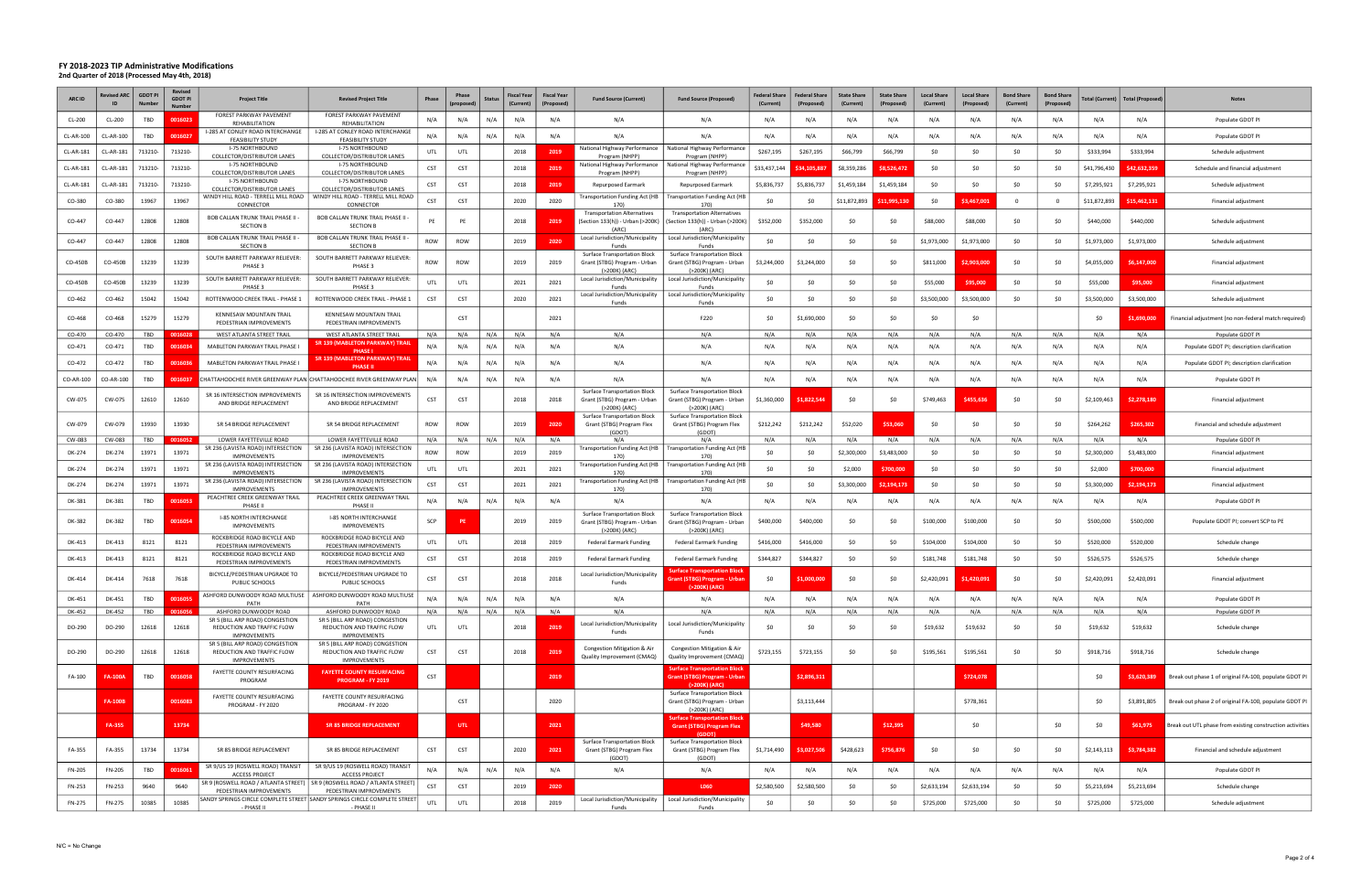| <b>ARC ID</b>  | evised ARC<br>ID | <b>GDOT F</b> | Revised<br><b>GDOT PI</b> | <b>Project Title</b>                                                             | <b>Revised Project Title</b>                                                           | Phase      | Phase<br>propose | <b>Status</b> | <b>Fiscal Year</b><br>(Current) | <b>Fiscal Year</b><br>(Proposed | <b>Fund Source (Current)</b>                                                         | <b>Fund Source (Proposed</b>                                                         | <b>Federal Share</b><br>(Current) | <b>Federal Share</b> | <b>State Share</b><br>(Current) | <b>State Share</b><br>(Proposed) | <b>Local Share</b><br>(Current) | <b>Local Share</b><br>(Proposed) | <b>Bond Share</b><br>(Current) | <b>Bond Share</b><br>(Proposed) | <b>Current</b> ) | <b>Total (Proposed</b> | <b>Notes</b>                                                                                 |
|----------------|------------------|---------------|---------------------------|----------------------------------------------------------------------------------|----------------------------------------------------------------------------------------|------------|------------------|---------------|---------------------------------|---------------------------------|--------------------------------------------------------------------------------------|--------------------------------------------------------------------------------------|-----------------------------------|----------------------|---------------------------------|----------------------------------|---------------------------------|----------------------------------|--------------------------------|---------------------------------|------------------|------------------------|----------------------------------------------------------------------------------------------|
| FN-275         | FN-275           | 10385         | 10385                     | - PHASE II                                                                       | ANDY SPRINGS CIRCLE COMPLETE STREET SANDY SPRINGS CIRCLE COMPLETE STREET<br>- PHASE II | <b>CST</b> | <b>CST</b>       |               | 2018                            | 2019                            | <b>Surface Transportation Block</b><br>Grant (STBG) Program - Urban<br>(>200K) (ARC) | <b>Surface Transportation Block</b><br>Grant (STBG) Program - Urban<br>>200K) (ARC)  | \$2,284,245                       | \$2,284,245          | \$0                             | \$0                              | \$730,211                       | \$730,211                        | \$0                            | -SC                             | \$3,014,456      | \$3,014,456            | Schedule adjustment                                                                          |
| FN-292         | FN-292           | TBD           | TBD                       | BIG CREEK PARKWAY - PHASE II                                                     | BIG CREEK PARKWAY - PHASE II                                                           | ROW        | <b>ROW</b>       |               | 2018                            | 201                             | Local Jurisdiction/Municipality<br>Funds                                             | Local Jurisdiction/Municipality<br>Funds                                             | \$0                               | \$0                  | -SO                             |                                  | \$15,000,000                    | \$15,000,000                     | \$0                            |                                 | \$15,000,000     | \$15,000,000           | Schedule change                                                                              |
| FN-305         | FN-305           | TBD           | 0016062                   | TRAIL                                                                            | PEACHTREE DUNWOODY ROAD MULTIUSE PEACHTREE DUNWOODY ROAD MULTIUSE<br>TRAIL             | N/A        | N/A              | N/A           | N/A                             | N/A                             | N/A                                                                                  | N/A                                                                                  | N/A                               |                      | N/A                             | N/f                              | N/t                             | N/A                              | N/A                            | N/                              | N/A              | N/A                    | Populate GDOT PI                                                                             |
| FS-215         | FS-215           | TBD           | 0016063                   | WELCOME ALL ROAD INTERSECTION<br><b>STUDY</b>                                    | WELCOME ALL ROAD INTERSECTION<br><b>STUDY</b>                                          | N/A        | N/A              | N/A           | N/A                             | N/A                             | N/A                                                                                  | N/A                                                                                  | N/A                               | N/A                  | N/A                             | N/f                              | N/A                             | N/A                              | N/A                            | N/                              | N/A              | N/A                    | Populate GDOT PI                                                                             |
| FS-281         | FS-281           | 13142         | 13142                     | I-285 WEST - DIVERGING DIAMOND<br>INTERCHANGE                                    | I-285 WEST - DIVERGING DIAMOND<br>INTERCHANGE                                          | CST        | <b>CST</b>       |               | 2018                            | 2018                            | Congestion Mitigation & Air<br>Quality Improvement (CMAQ)                            | Congestion Mitigation & Air<br>Quality Improvement (CMAQ)                            | \$5,458,439                       | 7 603 9.             | \$1,364,610                     | 900.98                           | \$0                             | -SO                              | \$0                            | \$C                             | \$6,823,049      | \$9,504,932            | Phase authorized, financial adjustment                                                       |
| FS-288         | FS-288           | 15624         | 15624                     | SR 279 (OLD NATIONAL HIGHWAY)<br>SIDEWALKS - PHASE II                            | SR 279 (OLD NATIONAL HIGHWAY)<br>SIDEWALKS - PHASE II                                  | ROW        | <b>ROW</b>       |               | 2018                            | 2019                            | <b>Surface Transportation Block</b><br>Grant (STBG) Program - Urban<br>(>200K) (ARC) | <b>Surface Transportation Block</b><br>Grant (STBG) Program - Urban<br>(>200K) (ARC) | \$300,000                         | \$300,000            | - SO                            |                                  | \$748,000                       | \$748,000                        | \$0                            |                                 | \$1,048,000      | \$1,048,000            | Schedule adjustment                                                                          |
| FS-288         | FS-288           | 15624         | 15624                     | SR 279 (OLD NATIONAL HIGHWAY)<br>SIDEWALKS - PHASE II                            | SR 279 (OLD NATIONAL HIGHWAY)<br>SIDEWALKS - PHASE II                                  | UTL        | UTI              |               | 2019                            | 2021                            | <b>Surface Transportation Block</b><br>Grant (STBG) Program - Urban<br>(>200K) (ARC) | <b>Surface Transportation Block</b><br>Grant (STBG) Program - Urban<br>(>200K) (ARC) | \$160,000                         | \$160,000            | - \$0                           | \$0                              | \$40,000                        | \$40,000                         | \$0                            | \$C                             | \$200,000        | \$200,000              | Schedule adjustment                                                                          |
| FS-288         | FS-288           | 15624         | 15624                     | SR 279 (OLD NATIONAL HIGHWAY)<br>SIDEWALKS - PHASE II                            | SR 279 (OLD NATIONAL HIGHWAY)<br>SIDEWALKS - PHASE II                                  | <b>CST</b> | <b>CST</b>       |               | 2019                            | 2021                            | Surface Transportation Block<br>Grant (STBG) Program - Urban<br>(>200K) (ARC)        | <b>Surface Transportation Block</b><br>Grant (STBG) Program - Urbar<br>(>200K) (ARC) | \$1,588,000                       | \$1,588,000          | SO                              | \$0                              | \$1,062,000                     | \$1,062,000                      | \$0                            | -SC                             | \$2,650,000      | \$2,650,000            | Schedule adjustment                                                                          |
| FS-289         | FS-289           | 13948         | 13948                     | <b>BUFFINGTON ROAD WIDENING</b>                                                  | <b>BUFFINGTON ROAD WIDENING</b>                                                        | UTL        | UTL              |               | 2021                            | 2021                            | Transportation Funding Act (HB<br>170)                                               | Transportation Funding Act (HB<br>1701                                               | \$0                               | \$0                  | \$1,400,000                     | 2 306 601                        | \$0                             | SC                               | \$0                            | \$C                             | \$1,400,000      | \$2,306,600            | Financial adjustment                                                                         |
| FS-289         | FS-289           | 13948         | 13948                     | <b>BUFFINGTON ROAD WIDENING</b>                                                  | BUFFINGTON ROAD WIDENING                                                               | CST        | <b>CST</b>       |               | 2021                            | 2021                            | Transportation Funding Act (HB<br>170)                                               | <b>Transportation Funding Act (HB</b><br>170)                                        | \$0                               | \$0                  | \$12,246,890                    | 11.993.32                        | \$0                             | -SC                              | \$0                            | \$C                             | \$12,246,890     | \$11.993.327           | Financial adjustment                                                                         |
| FT-061A        | FT-061A          | 2862          | 2862                      | SR 20 (CANTON HIGHWAY / CUMMING<br><b>HIGHWAY) WIDENING</b>                      | SR 20 (CANTON HIGHWAY / CUMMING<br>HIGHWAY) WIDENING                                   | ROW        | <b>ROW</b>       |               | 2018                            | 2021                            | Transportation Funding Act (HB<br>170)                                               | <b>Transportation Funding Act (HB</b><br>170)                                        | \$0                               | \$0                  | \$15,701,400                    | \$18,600,859                     | \$0                             |                                  | \$0                            |                                 | \$15,701,400     | \$18,600,859           | Financial and schedule adjustment                                                            |
| FT-061A        | FT-061A          | 2862          | 2862                      | SR 20 (CANTON HIGHWAY / CUMMING<br>HIGHWAY) WIDENING                             | SR 20 (CANTON HIGHWAY / CUMMING<br>HIGHWAY) WIDENING                                   |            | UTL              |               |                                 | 2023                            |                                                                                      | ransportation Funding Act (F<br>170                                                  | \$0                               | \$0                  | \$0                             | 3.650.00                         | \$0                             | \$0                              | \$0                            | \$0                             | \$0              | \$3,650,000            | Program new state funded phase                                                               |
| FT-061A        | FT-061A          | 2862          | 2862                      | SR 20 (CANTON HIGHWAY / CUMMING<br>HIGHWAY) WIDENING                             | SR 20 (CANTON HIGHWAY / CUMMING<br>HIGHWAY) WIDENING                                   | <b>CST</b> | <b>CST</b>       |               | 2023                            | 2023                            | Transportation Funding Act (HB<br>170)                                               | <b>Transportation Funding Act (HB</b>                                                | \$0                               |                      | \$23,814,000                    | 66.861.73                        | \$0                             | \$0                              | \$0                            | \$C                             | \$23,814,000     | \$66,861,731           | Financial adjustment                                                                         |
| FT-062A        | FT-062A          | 15762         | 15762                     | SR 369 (BROWNS BRIDGE ROAD)<br>WIDENING                                          | SR 369 (BROWNS BRIDGE ROAD)<br>WIDENING                                                | CST        | <b>CST</b>       |               | 2018                            | 201                             | Local Jurisdiction/Municipality<br>Fund:                                             | Local Jurisdiction/Municipality<br>Funds                                             | -SO                               | \$0                  | \$0                             | -SO                              | \$12,000,000                    | \$12,000,000                     | \$0                            | -SC                             | \$12,000,000     | \$12,000,000           | Schedule adjustment                                                                          |
| FT-062D        | FT-062D          | 13369         | 13369                     | SR 400 - NEW INTERCHANGE                                                         | SR 400 - NEW INTERCHANGE                                                               | ROW        | <b>ROW</b>       |               | 2018                            | 2018                            | Local Jurisdiction/Municipality<br>Fund:                                             | Local Jurisdiction/Municipality<br>Funds                                             | \$0                               | \$0                  | - SO                            | \$0                              | \$10,600,000                    | \$10,600,000                     | \$0                            | \$C                             | \$10,600,000     | \$10,600,000           | Phase authorized                                                                             |
| FT-313         | FT-313           | 3682          | 3682                      | SR 20 WIDENING                                                                   | SR 20 WIDENING                                                                         | ROW        | ROW              |               | 2018                            | 2018                            | Transportation Funding Act (HB<br>170)                                               | <b>Transportation Funding Act (HB</b><br>170)                                        | \$0                               | \$0                  | \$8,788,537                     | \$8,788,537                      | \$0                             | \$0                              | \$0                            | \$C                             | \$8,788,537      | \$8,788,537            | Phase authorized                                                                             |
| FT-335         | FT-335           | TBD           | 0016066                   | SR 9 (DAHLONEGA HIGHWAY)<br>INTERSECTION IMPROVEMENTS                            | SR 9 (DAHLONEGA HIGHWAY)<br>INTERSECTION IMPROVEMENTS                                  | N/A        |                  | N/A           | N/A                             | N/A                             | N/A                                                                                  | N/A                                                                                  | N/A                               |                      | N/A                             |                                  | N/l                             |                                  | N/A                            | N/                              | N/A              | N/A                    | Populate GDOT PI                                                                             |
| GW-290         | GW-290           | 132986        | 132986                    | SR 120 (DULUTH HIGHWAY) BRIDGE<br>REPLACEMENT                                    | SR 120 (DULUTH HIGHWAY) BRIDGE<br>REPLACEMENT                                          | UTL        | UTL              |               | 2019                            | 2019                            | <b>Surface Transportation Block</b><br>Grant (STBG) Program Flex<br>(GDOT)           | <b>Surface Transportation Block</b><br>Grant (STBG) Program Flex<br>(GDOT)           | \$742,800                         | \$912,202            | \$185,700                       | \$228,051                        | \$0                             | -SC                              | \$0                            | \$C                             | \$928,500        | \$1,140,253            | Financial adjustment                                                                         |
| GW-290         | GW-290           | 132986        | 132986                    | SR 120 (DULUTH HIGHWAY) BRIDGE<br>REPLACEMENT                                    | SR 120 (DULUTH HIGHWAY) BRIDGE<br>REPLACEMENT                                          | CST        | <b>CST</b>       |               | 2019                            | 2019                            | <b>Surface Transportation Block</b><br>Grant (STBG) Program Flex<br>(GDOT)           | <b>Surface Transportation Block</b><br>Grant (STBG) Program Flex<br>(GDOT)           | \$2,897,040                       | \$3,639,384          | \$724,260                       | \$909,846                        | - SO                            | SC                               | \$0                            | -SC                             | \$3,621,300      | \$4,549,230            | Financial adjustment                                                                         |
| GW-382         | GW-382           | 12640         | 12640                     | SR 378 (BEAVER RUIN ROAD) SAFE<br>ROUTES TO SCHOOL (SRTS)<br><b>IMPROVEMENTS</b> | SR 378 (BEAVER RUIN ROAD) SAFE<br>ROUTES TO SCHOOL (SRTS)<br><b>IMPROVEMENTS</b>       | <b>CST</b> | <b>CST</b>       |               | 2018                            | 2018                            | Surface Transportation Block<br>Grant (STBG) Program - Urban<br>(>200K) (ARC)        | <b>Surface Transportation Block</b><br>Grant (STBG) Program - Urban<br>(>200K) (ARC) | \$939,338                         | \$1,707,887          | SO                              | \$0                              | \$1,195,521                     | \$426,972                        | \$0                            | \$C                             | \$2,134,859      | \$2,134,859            | Financial adjustment                                                                         |
| GW-382         | GW-382           | 12640         | 12640                     | SR 378 (BEAVER RUIN ROAD) SAFE<br>ROUTES TO SCHOOL (SRTS)<br><b>IMPROVEMENTS</b> | SR 378 (BEAVER RUIN ROAD) SAFE<br>ROUTES TO SCHOOL (SRTS)<br><b>IMPROVEMENTS</b>       | UTL        | UTL              |               | 2018                            | 2018                            | <b>Surface Transportation Block</b><br>Grant (STBG) Program - Urban<br>(>200K) (ARC) | <b>Surface Transportation Block</b><br>Grant (STBG) Program - Urban<br>(>200K) (ARC) | \$40,000                          | \$202,000            | \$0                             | \$0                              | \$212,500                       | \$50,500                         | \$0                            | \$C                             | \$252,500        | \$252,500              | Financial adjustment                                                                         |
|                | <b>GW-385</b>    |               | 12884                     |                                                                                  | <b>NORCROSS TO LILBURN MULTIUSE TRA</b>                                                |            | PE               |               |                                 | 2018                            |                                                                                      | <b>Transportation Alternatives</b><br>(Section 133(h)) - Urban (>200K)<br>(ARC       |                                   | \$251,885            |                                 | \$0                              |                                 | \$62,971                         |                                | \$C                             | \$0              | \$314,856              | Financial adjustment                                                                         |
| GW-402         | GW-402           | 14160         | 14160                     | ROGERS BRIDGE CONNECTION                                                         | ROGERS BRIDGE CONNECTION                                                               | CST        | <b>CST</b>       |               | 2020                            | 2020                            | <b>Transportation Alternatives</b><br>(Section 133(h)) - Urban (>200K)<br>(ARC)      | <b>Transportation Alternatives</b><br>(Section 133(h)) - Urban (>200K)<br>(ARC       | \$3,440,000                       | \$3,440,000          | - SO                            |                                  | \$860,000                       | \$964,000                        | <b>SO</b>                      | \$C                             | \$4,300,000      | \$4,404,000            | Financial adjustment                                                                         |
| GW-412         | GW-412           | TBD           | 0016067                   | NORCROSS LCI GREENWAY - PRIORITY<br>ONE NETWORK SEGMENTS                         | NORCROSS LCI GREENWAY - PRIORITY<br>ONE NETWORK SEGMENTS                               | N/A        | N/A              | N/A           | N/A                             | N/A                             | N/A                                                                                  | N/A                                                                                  | N/A                               | N/A                  | N/A                             | N/A                              | N/A                             | N/A                              | N/A                            | N/A                             | N/A              | N/A                    | Populate GDOT PI                                                                             |
| GW-413         | GW-413           | TBD           |                           | PEACHTREE INDUSTRIAL BOULEVARD -<br>SMART CORRIDOR IMPROVEMENTS                  | PEACHTREE INDUSTRIAL BOULEVARD -<br>SMART CORRIDOR IMPROVEMENTS                        | N/A        | N/A              | N/A           | N/A                             | N/A                             | N/A                                                                                  | N/A                                                                                  | N/A                               | N/A                  | N/A                             | N/A                              | N/A                             | N/A                              | N/A                            | N/A                             | N/A              | N/A                    | Populate GDOT PI                                                                             |
| GW-414         | GW-414           | TBD           | 0016069                   | PHASE 1                                                                          | GWINNETT COUNTY ITS ENHANCEMENTS - GWINNETT COUNTY ITS ENHANCEMENTS -<br>PHASE 1       | N/A        | N/A              | N/A           | N/A                             | N/A                             | N/A                                                                                  | N/A                                                                                  | N/A                               | N/A                  | N/A                             | N/A                              | N/A                             | N/A                              | N/A                            | N/A                             | N/A              | N/A                    | Populate GDOT PI                                                                             |
| GW-415         | GW-415           | TBD           | 0016070                   | PHASE <sub>2</sub>                                                               | GWINNETT COUNTY ITS ENHANCEMENTS - GWINNETT COUNTY ITS ENHANCEMENTS -<br>PHASE 2       | N/A        | N/A              | N/A           | N/A                             | N/A                             | N/A                                                                                  | N/A                                                                                  | N/A                               | N/A                  | N/A                             | N/A                              | N/A                             | N/A                              | N/A                            | N/A                             | N/A              | N/A                    | Populate GDOT PI                                                                             |
| GW-418         | GW-418           | TBD           | 0016071                   | INDIAN TRAIL PARK AND RIDE LOT<br><b>IMPROVEMENTS</b>                            | INDIAN TRAIL PARK AND RIDE LOT<br><b>IMPROVEMENTS</b>                                  | N/A        | N/A              | N/A           | N/A                             | N/A                             | N/A                                                                                  | N/A                                                                                  | N/A                               | N/A                  | N/A                             | N/A                              | N/A                             | N/A                              | N/A                            | N/A                             | N/A              | N/A                    | Populate GDOT PI                                                                             |
| GW-419         | GW-419           | TBD           | 0016072                   | PEACHTREE INDUSTRIAL BOULEVARD -<br>RESURFACING                                  | PEACHTREE INDUSTRIAL BOULEVARD -<br>RESURFACING                                        | N/A        | N/A              | N/A           | N/A                             | N/A                             | N/A                                                                                  | N/A                                                                                  | N/A                               | N/A                  | N/A                             | N/A                              | N/A                             | N/A                              | N/A                            | N/A                             | N/A              | N/A                    | Populate GDOT PI                                                                             |
| <b>HE-005</b>  | <b>HE-005</b>    | 15089         | 15089                     | SR 81 WIDENING                                                                   | SR 81 WIDENING                                                                         | ROW        | <b>ROW</b>       |               | 2020                            | 2020                            | <b>Surface Transportation Block</b><br>Grant (STBG) Program - Urban<br>(>200K) (ARC) | <b>Surface Transportation Block</b><br>Grant (STBG) Program - Urban<br>(>200K) (ARC) | \$6,000,000                       | \$6,000,000          | \$0                             | \$0                              | \$1,500,000                     | \$7,040,000                      | \$0                            | \$0                             | \$7,500,000      | \$13,040,000           | Financial adjustment                                                                         |
| <b>HE-118E</b> | <b>HE-118E</b>   | N/A           | N/A                       | MCDONOUGH PKWY EXTENSION<br>(MCDONOUGH BYPASS): PHASE V - NEW<br>ALIGNMENT       | MCDONOUGH PKWY EXTENSION<br>(MCDONOUGH BYPASS): PHASE V - NEW<br>ALIGNMENT             | ALL        | ALL              |               | 2018                            | 2019                            | Local Jurisdiction/Municipality<br>Funds                                             | Local Jurisdiction/Municipality<br>Funds                                             | \$0                               | \$0                  | \$0                             | \$0                              | \$5,000,000                     | \$5,000,000                      | \$0                            | \$0                             | \$5,000,000      | \$5,000,000            | Schedule change                                                                              |
| <b>HE-161A</b> | <b>HE-161A</b>   | 15090         | 15090                     | ROCK QUARRY ROAD WIDENING                                                        | ROCK QUARRY ROAD WIDENING                                                              | ROW        | ROW              |               | 2020                            | 2020                            | <b>Surface Transportation Block</b><br>Grant (STBG) Program - Urban<br>(>200K) (ARC) | <b>Surface Transportation Block</b><br>Grant (STBG) Program - Urban<br>(>200K) (ARC) | \$5,600,000                       | \$5,600,000          | \$0                             | \$0                              | \$1,400,000                     | \$1,571,200                      | \$0                            | \$0                             | \$7,000,000      | \$7,171,200            | Financial adjustment                                                                         |
| HE-198         | HE-198           | 15743         | 15743                     | PANOLA MOUNTAIN GREENWAY TRAIL                                                   | PANOLA MOUNTAIN GREENWAY TRAIL                                                         | <b>CST</b> | CST              |               | 2019                            | 2021                            | <b>Transportation Alternatives</b><br>(Section 133(h)) - Urban (>200K)<br>(ARC)      | <b>Transportation Alternatives</b><br>(Section 133(h)) - Urban (>200K)<br>(ARC)      | \$1,172,000                       | \$1,172,000          | \$0                             | \$0                              | \$293,000                       | \$293,000                        | \$0                            | \$0                             | \$1,465,000      | \$1,465,000            | Schedule adjustment; change original extent from Austin<br>Middle School to Fairview Library |
| HE-201         | HE-201           | 13995         | 13995                     | SR 42 BRIDGE REPLACEMENT                                                         | SR 42 BRIDGE REPLACEMENT                                                               | ROW        | <b>ROW</b>       |               | 2019                            | 2020                            | <b>Surface Transportation Block</b><br>Grant (STBG) Program Flex<br>(GDOT)           | <b>Surface Transportation Block</b><br>Grant (STBG) Program Flex<br>(GDOT)           | \$204,000                         | \$208,080            | \$51,000                        | \$52,020                         | \$0                             | \$0                              | \$0                            | \$0                             | \$255,000        | \$260,100              | Schedule and financial adjustment                                                            |
| M-AR-320       | M-AR-320         | TBD           | 0016075                   | EDGEWOOD/CANDLER PARK MARTA<br>STATION IMPROVEMENTS                              | EDGEWOOD/CANDLER PARK MARTA<br>STATION IMPROVEMENTS                                    | N/A        | N/A              | N/A           | N/A                             | N/A                             | N/A                                                                                  | N/A                                                                                  | N/A                               | N/A                  | N/A                             | N/A                              | N/A                             | N/A                              | N/A                            | N/A                             | N/A              | N/A                    | Populate GDOT PI                                                                             |